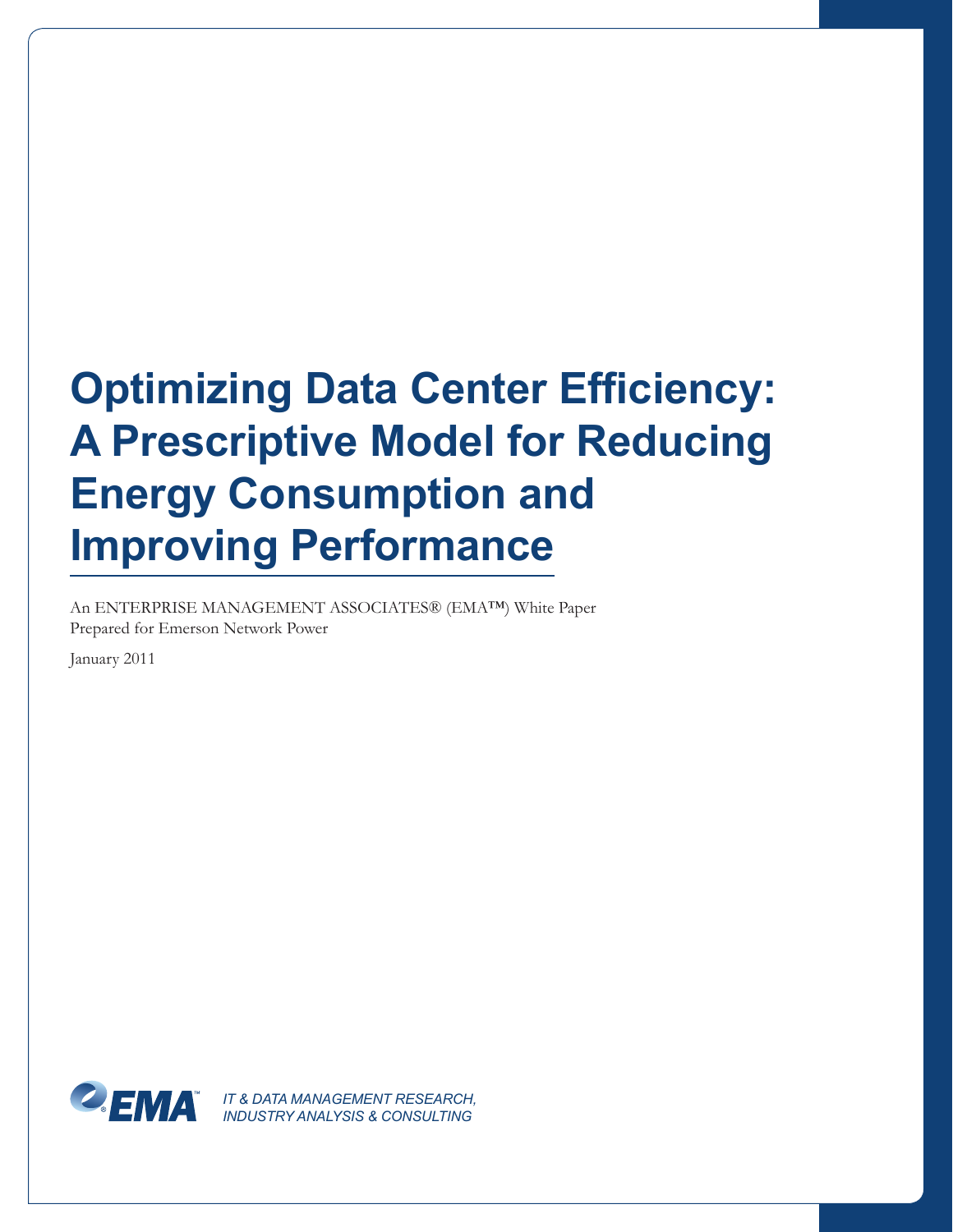# **Table of Contents**

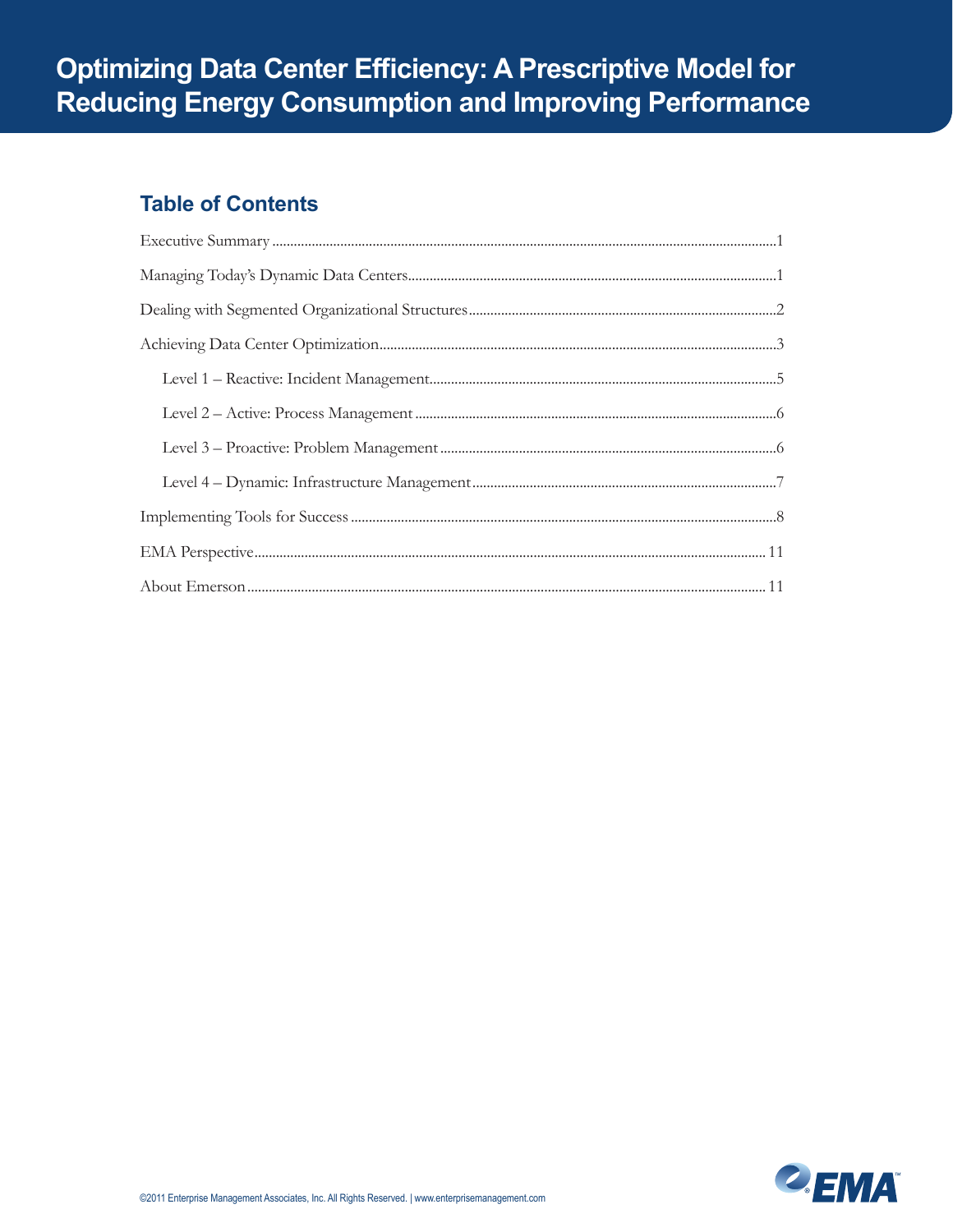#### <span id="page-2-0"></span>**Executive Summary**

Faced with expanding IT requirements and diminishing operational budgets, today's enterprises need to adopt new data center infrastructure management processes in order to achieve business goals. Fortunately, solutions for efficiency improvements and cost reductions can be introduced to simplify management practices, improve reliability, enable informed decision-making, minimize energy consumption, and facilitate cooperation across siloed organizations. In this ENTERPRISE MANAGEMENT ASSOCIATES® (EMA<sup>TM</sup>) white paper, EMA expands its popular IT Management Maturity Model into a Prescriptive Model that provides actionable steps for optimizing Data Center Infrastructure Management (DCIM).

# **Managing Today's Dynamic Data Centers**

The data centers of today are evolving. As enterprises move from distributed computing resources to more centralized operations, data center configuration and management has become more critical to business success and profitability than ever before. Web commerce, virtualization, data warehousing, regulatory compliance requirements, and an increased use of digital communications have all

As enterprises move from distributed computing resources to more centralized operations, data center configuration and management has become more critical to business success and profitability than ever before.

contributed to the growing reliance on data center resources. A report issued by the U.S. Environmental Protection Agency  $(EPA)^1$ indicates data center capacity is expected to grow 10% each year over the next decade. The same report indicated increases in the total national data center energy consumption are expected to reach 120 billion kilowatt–hours (KwH) by the end of 2011, which is roughly equivalent to the total amount of power consumed by all the nation's household lighting and four times as much collectively consumed by all American color television sets. At that point, U.S. data center power consumption alone will account for a whopping \$7.4 billion dollars in annual electricity costs.

Certainly the accelerating costs associated with expanding data center energy consumption are a major concern of fiscally responsible organizations, but the implications extend well beyond budgetary concerns. The environmental impacts of increased energy usage have led many governmental bodies to introduce compliance initiatives to curb power consumption. In 2008, for instance, the European Union launched "The Code of Conduct for Data Centers," a voluntary program instituting energy efficiency best practices. "Cap and trade" policies that place a specific limit on how much power a business is permitted to draw have also been enacted worldwide. Enterprises can actually earn revenue from these programs by utilizing less energy than their allotment and trading credits for the unused portion in an open commodities market. At the time of this writing, legislation for a "cap and trade" program is currently pending in the U.S.; however, several voluntary programs are actively in use.

The direct effect of drastic increases in power requirements, however, represents only a portion of the infrastructure challenges inherent in today's larger, more business-critical data center implementations. IT resources must be extremely agile so they can be updated, reconfigured and expanded rapidly to meet changing business requirements. This can be an extremely expensive undertaking as the alteration of existing systems and the introduction of new resources involve both capital and operational costs.

<sup>&</sup>lt;sup>1</sup> [Report to Congress on Server and Data Center Energy Efficiency](http://www.energystar.gov/ia/partners/prod_development/downloads/EPA_Datacenter_Report_Congress_Final1.pdf) – U.S. Environmental Protection Agency, Energy Star Program

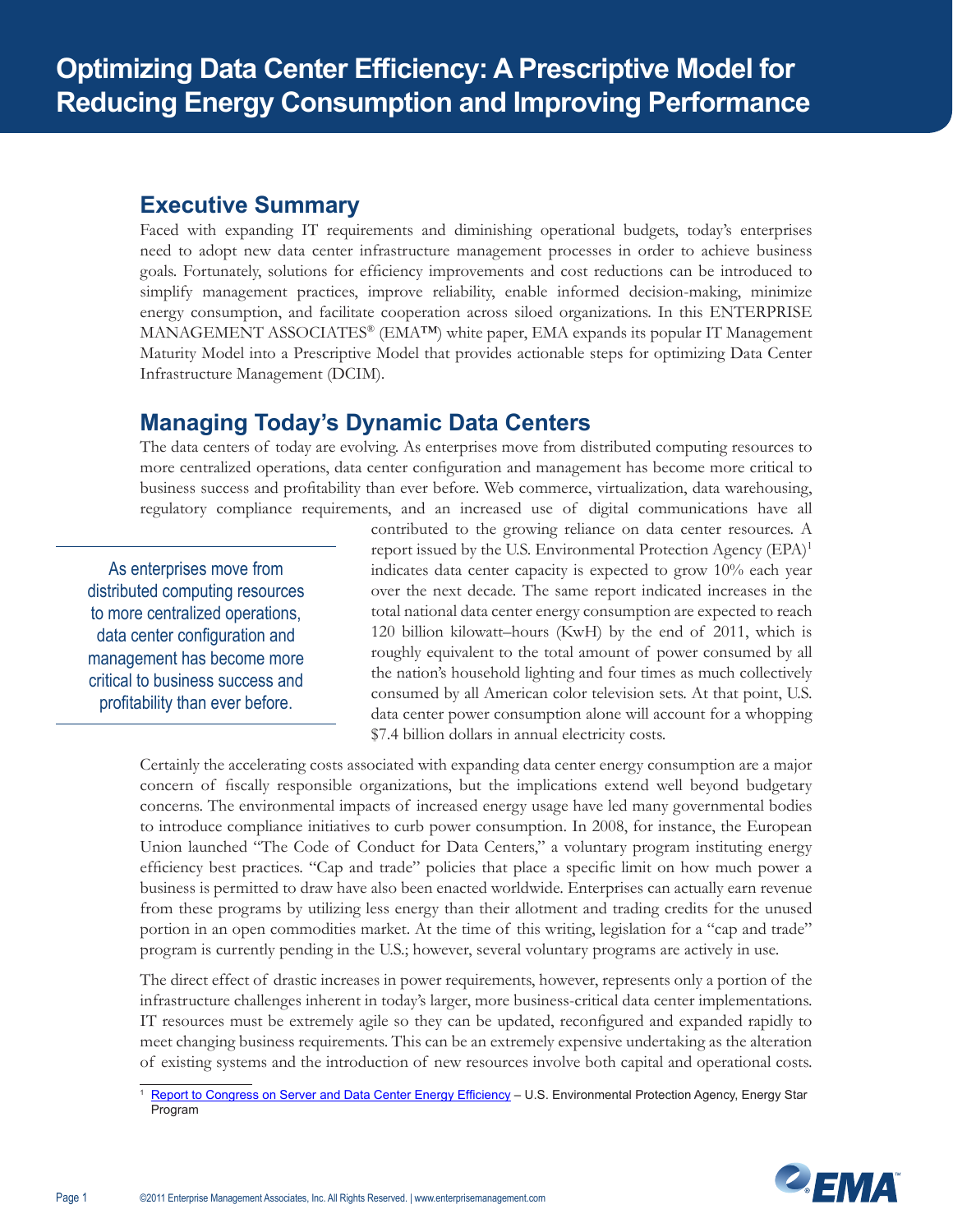<span id="page-3-0"></span>This fact is even more challenging for organizations that have already reached the limit of their available data center capacity. The only options for these data centers are to take the very costly measures of expanding the existing physical data center facilities or take steps to maximize the existing space and facility utilization – the latter obviously being the more pragmatic and cost-effective approach.

The primary method currently employed for improving data center energy, space, and performance efficiencies is to consolidate servers onto fewer but more powerful platforms (such as blade servers, mainframes, and supercomputers). In fact, according to EMA primary research<sup>2</sup>, roughly 80% of organizations that have introduced data center efficiency programs adopted server consolidation strategies as a key part of their solution. However, this approach introduces a series of new challenges for IT management. Identifying which services are most appropriate for consolidation, determining the optimal configuration of the infrastructure, and the management of more complex hardware platforms all contribute to an increase in data center management concerns. Virtualization platforms, a key enabler of server consolidation initiatives, have added an additional layer of complexity to the management challenges by obfuscating which logical services are operating on which physical systems. For instance, management tools designed to support traditional environments are often unable to effectively or efficiently recognize and support virtual infrastructures. Also, since it cannot be easily determined where a virtual instance is physically located, it is more difficult to restrict user access using standard authentication methods.

Lacking insight into both business IT requirements and physical data center infrastructure utilization, many organizations are unable to make informed decisions on how best to optimize their environments. This lack of insight between the related physical infrastructures impacts the amount of true utilization of resources that is possible. Each time a new technology is introduced, peak "buffers" are put in place to guard against over-provisioning and failures in availability. It is not uncommon to see additional cushions against peaks of 10-20%, thereby hindering the data center's ability to achieve maximum optimization.

Lacking insight into both business IT requirements and physical data center infrastructure utilization, many organizations are unable to make informed decisions on how best to optimize their environments.

# **Dealing with Segmented Organizational Structures**

The first step to proactively transitioning to a more productive and cost effective data center configuration is identifying how the business relates to IT resources. In most organizations, this will immediately reveal one of the principal barriers to data center optimization – segmented organizational structures. Facilities management is typically responsible for data center environmental conditions (such as power availability, temperature control, airflow, and space allocation), and IT organizations retain control over individual servers, networks, and storage units. Often, these two organizations are managed and funded separately, with each being mandated to achieve different sets of business goals.

Making matters worse, IT organizations are often themselves segmented into disparate groups for supporting IT disciplines (networking, systems, storage, desktops) or platforms (UNIX, Linux, Windows, virtual tools) or dedicated to supporting specific projects. Since any data center optimization strategy will affect services provided by multiple organizations, there needs to be clear cooperation across the organizational structures. This is not always easy to achieve, as each group is more focused



<sup>&</sup>lt;sup>2</sup> [The True Value of Green IT: An EMA Research Report](http://www.enterprisemanagement.com/research/asset.php?id=945)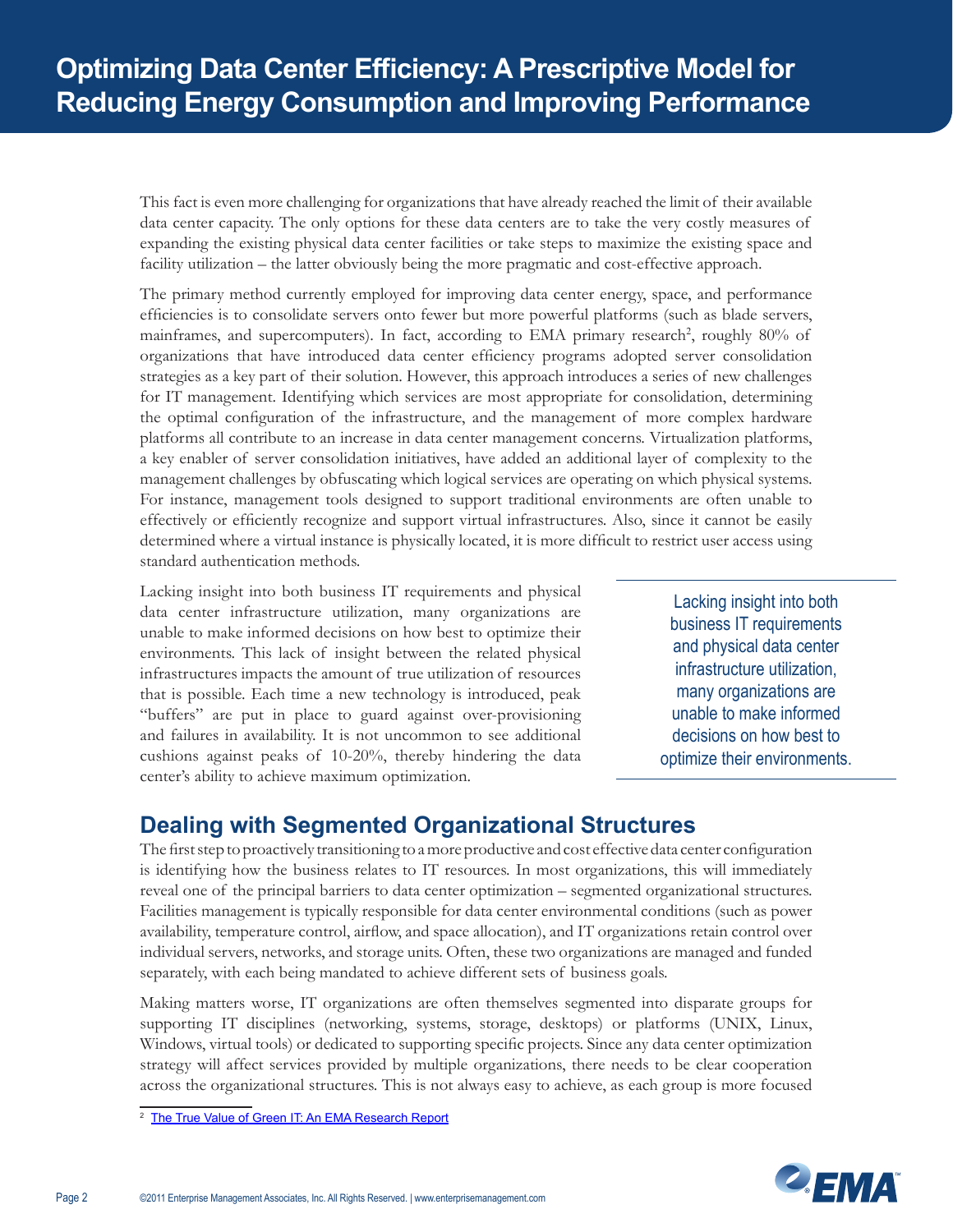<span id="page-4-0"></span>on achieving its primary support responsibilities than spending time on environment improvement projects that may not be credited toward its performance. Consolidation initiatives are particularly difficult to introduce into segmented support environments, because they usually involve combining services from multiple independent projects that are separately managed and include different dependencies and requirements.

To ensure participation across siloed organizations, businesses should employ a top-down approach to environmental improvements. At minimum, executive mandates should be established that tie individual group performance evaluations to data center improvement initiatives. Many businesses have also experienced success with the introduction of a governance body that oversees optimization improvements. This governance group can be either dedicated personnel or comprised of critical members of the different support organizations. All service improvement plans and new projects are submitted to this board for review to ensure optimal and cost-effective platforms and processes are being adopted. It is also important to track the success of operational enhancement to ensure each organization is credited appropriately for its efforts in the improvement process.

# **Achieving Data Center Optimization**

With a top-down data center improvement initiative in place, the development of business focused process improvements can begin. Of course, invariably the first question asked is "where to start?" To provide guidance in IT management process improvements, EMA has developed a maturity model that identifies key milestones in the advancement of service capabilities. Businesses are advised to determine which level their infrastructure most closely has attained and then systematically introduce process improvements that will enable the achievement of the next higher phase of development.





The individual phases in the EMA Maturity Model can be identified as follows:

- Level 1 (Reactive) The starting point for most organizations where IT staff are principally trying to survive day-to-day crises. Management processes are triggered primarily by incidents and addressed with mostly manual activity supplemented by some scripting. Management tools tend to be device-specific, with few enterprise-class tools and little or no automation. Key elements of this phase include:
	- Use of element-centric management tools for siloed organizations
	- Management is reactive by incident
	- Security is limited to isolated point solutions primarily firewalls and anti-virus software
	- IT purchases are driven by crises, rather than planned, integrated investments
	- Primary concerns are to increase efficiency and reduce costs

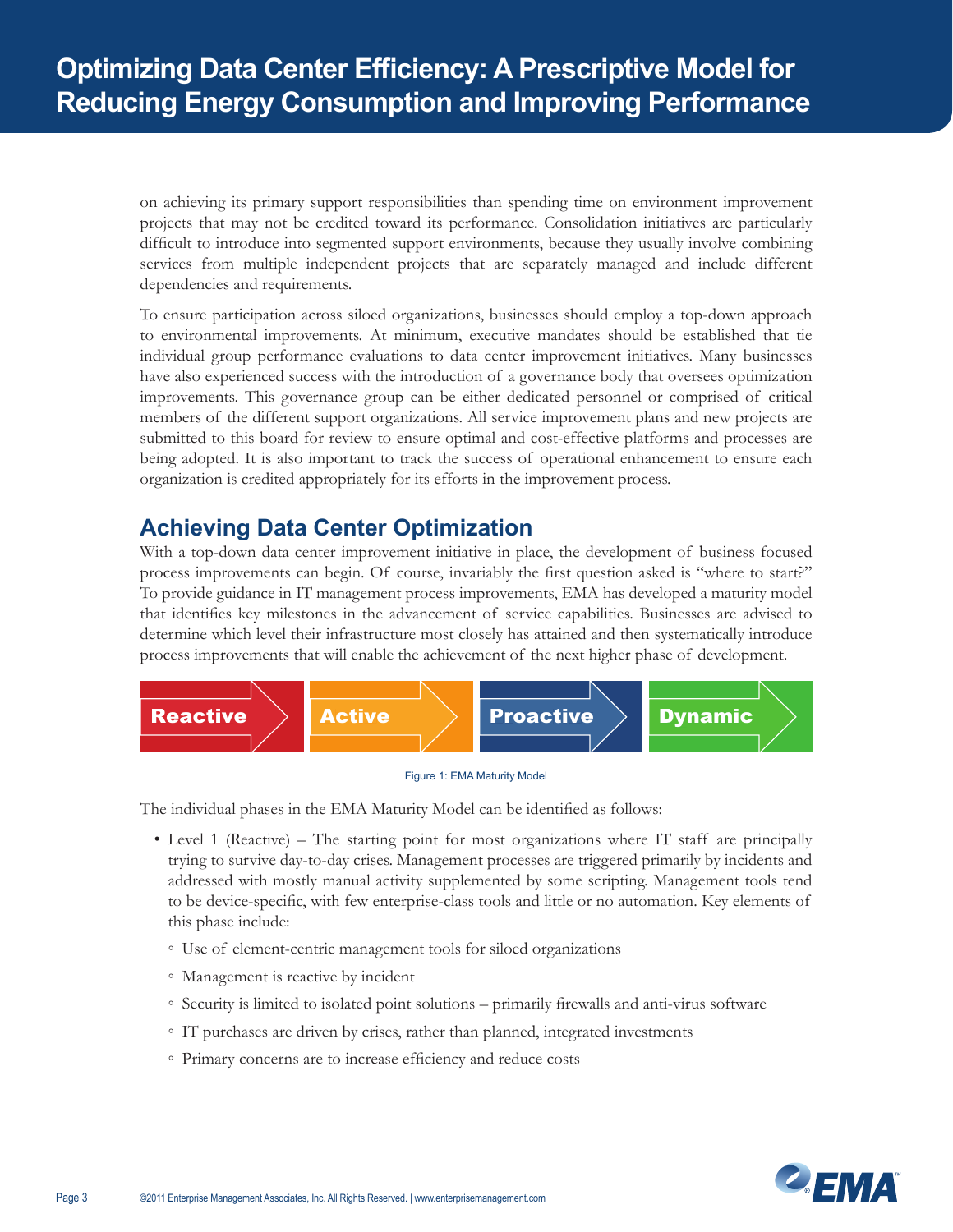- Level 2 (Active) Day-to-day operational issues are still paramount at this stage, but some processes are now documented and repeatable. Management tools are employed by whole departments and include some, though limited, automation. Business impact reporting may be available, but realtime alarming is limited to a few "green/red" status indicators. Key elements of this phase include:
	- Cross-organizational dialogue has improved, but integration of resources is still lacking
	- Service-level management remains primarily historical with some real-time linkages to performance and availability
	- Monitoring and management automation is minimal
	- Primary concerns are on improving access and control, security, and disaster recovery
- Level 3 (Proactive) At this stage, a service organization becomes a fundamental and consistent interface to the broader business. Management processes are still primarily problem driven, but are more easily remediated with procedures in place for root cause identification. This constitutes a shift away from reactive incident management toward problem prevention. Management tools are integrated and automated across multiple managed environments and real-time alerts and other metrics are available to easily identify IT health and business value. Key elements of this phase include:
	- Management solutions are now chosen strategically, rather than reactively
	- Primary investments are in analytics and visualization to capture business impacts
	- Business priorities are consciously defined processes
	- Workflows are automated to capture best practices
	- Metrics are available to show business value and cost of IT services
	- Primary concerns are providing service levels to match business priorities
- Level 4 (Dynamic) At the most mature stage in pragmatic data center management, day-to-day performance and availability issues are largely managed by automation, so that IT can focus on capturing business advantage and optimizing the infrastructure dynamically to suit shifting business conditions. Planning new services and improving quality of service is the focus rather than simply sustaining services or fixing breakages. Management tools provide detailed, environment data that enable real infrastructure decisions that will improve business agility and profitability, effectively closing the gap that exists today between physical infrastructure and the business layers it supports. Key elements of this phase include:
	- Automated solutions are in place for nearly all management functionality, including corrective actions, reports, dynamic service provisioning, and change management
	- Planning, implementation, and on-going support of IT resources crosses siloed organizations with common integrated tools and services
	- Resource management is fully focused on managing assets, capacity, and other investments as a dynamic part of IT's business portfolio

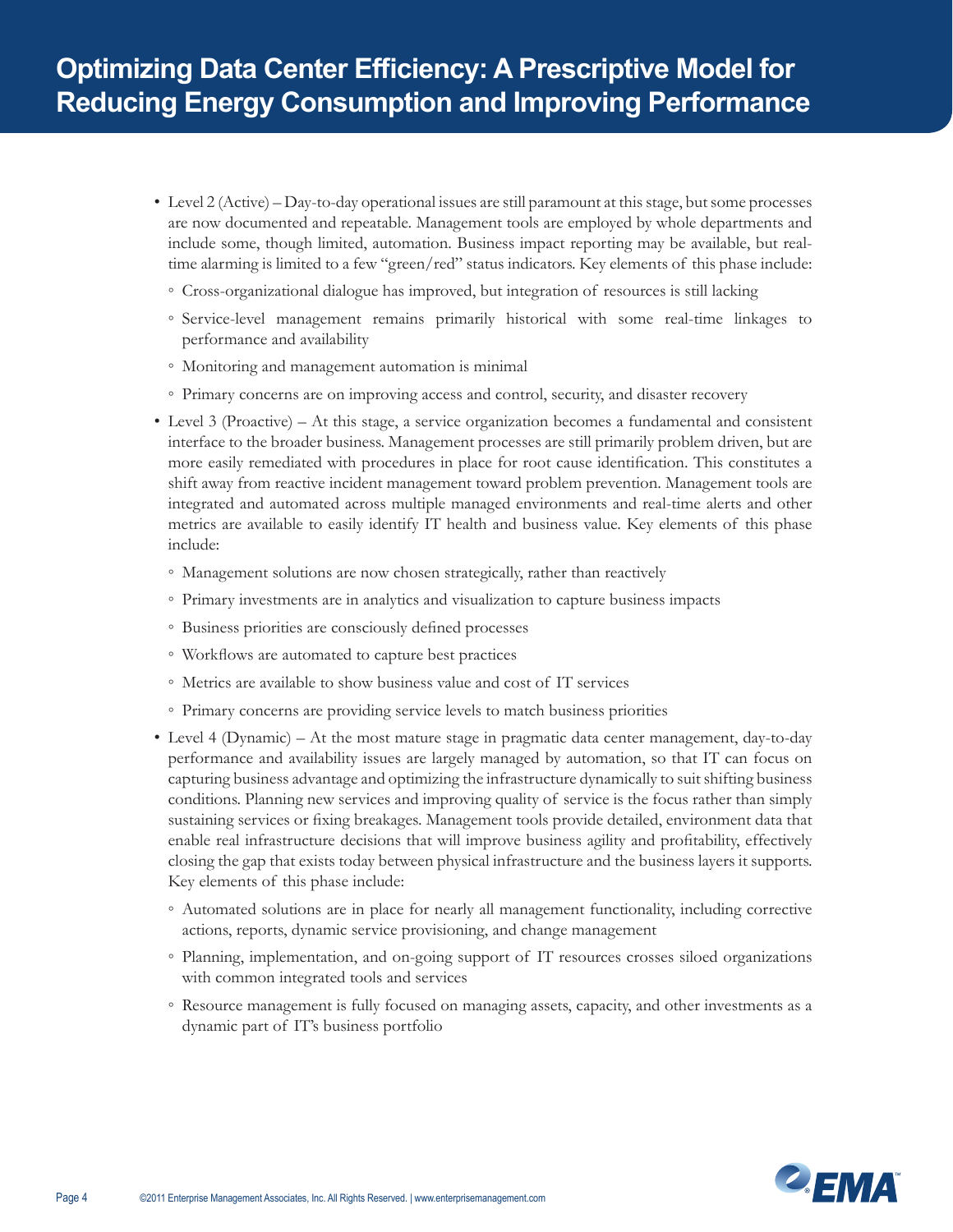# <span id="page-6-0"></span>**Optimizing Data Center Efficiency: A Prescriptive Model for Reducing Energy Consumption and Improving Performance**

From the EMA Maturity Model, a prescriptive model can be mapped that identifies specific data center process improvements that should be initiated at each level to achieve optimization.



Figure 2: EMA Prescriptive Model for Data Center Optimization

### *Level 1 – Reactive: Incident Management*

The first step to achieving data center management beyond purely reactionary responses to environment failures is to identify organizational IT requirements. Included should be expectations for IT service availability, time-to-resolution on IT equipment and environment failures, budget restrictions, and regulatory compliance considerations. If these are not already defined in Service Level Agreements (SLAs), they need to be established to clearly outline the management goals and to delineate roles and responsibilities across organizational structures. This will provide the basis against which operational efficiency will be measured at each subsequent phase of the data center maturation.

Existing physical infrastructure devices, along with their dependencies and performance, should then be identified and recorded in a centralized repository. This will be a "living" database of assets that must be updated as changes occur to ensure it contains an accurate depiction of all managed IT components and their capacities in the data center. Automated tools and manual methods may be employed both for the initial collection and on-going revisions. The health of all IT resources should be monitored from a central console to significantly reduce the time for problem identification.

Processes for regular system maintenance and problem remediation should be established and clearly documented with clearly outlined roles defined for both facilities and operational IT support staff. In the event of a system or environment failure, these standardized processes will provide an easily identified path to resolution that will shorten downtime and minimize impacts on business productivity. Standardized processes should be regularly revised by support and management personnel as

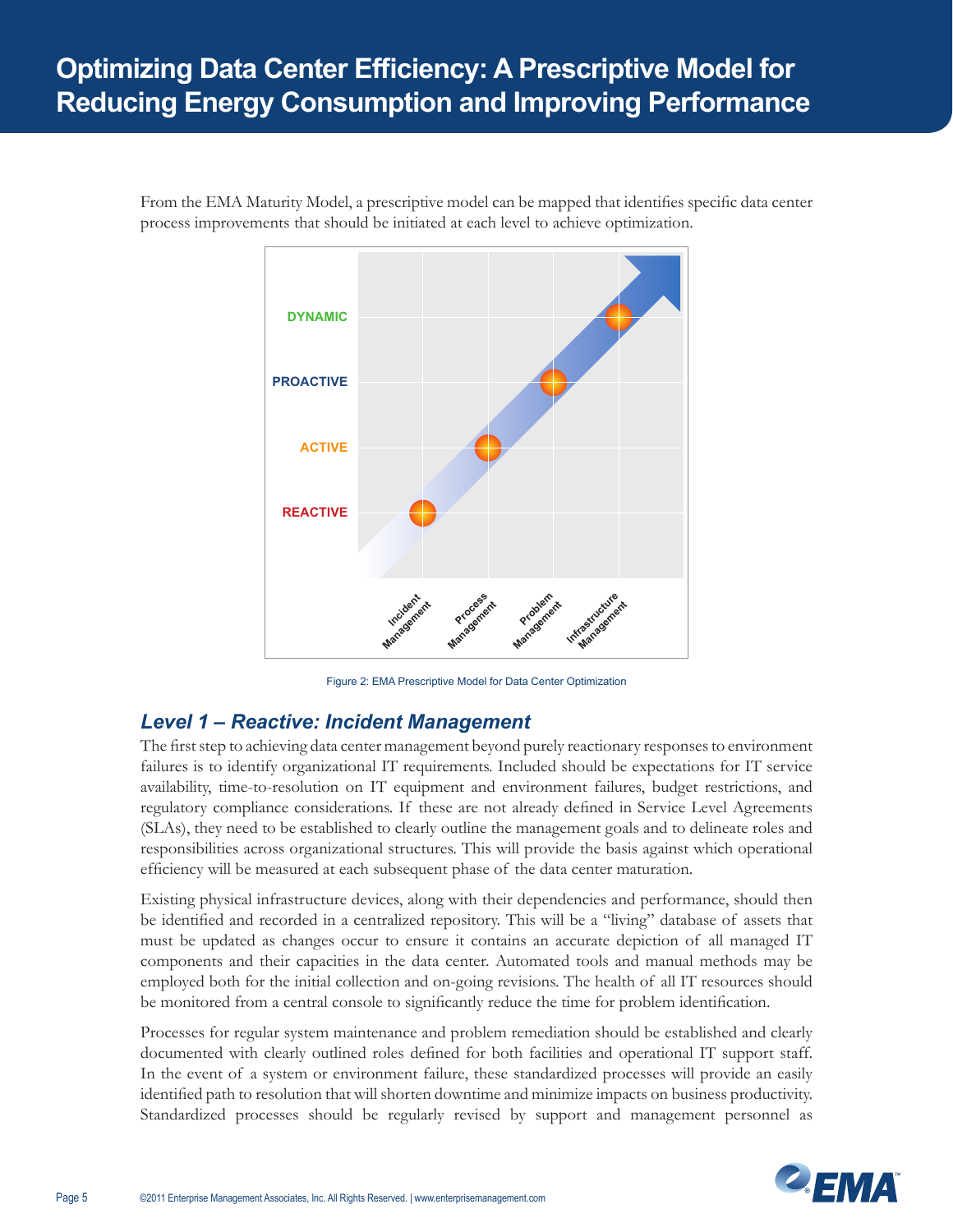<span id="page-7-0"></span>improvements are identified during problem resolutions. Management of the infrastructure components should be performed with a centralized remote access and control utility so that administrators can perform maintenance, installation, update, and remediation activities without having to physically access the data center.

A service desk also needs to be established at this early phase to traffic incoming customer requests and to log status and resolution of incidents. Requests should be prioritized with a higher weight of importance granted to requests that have the greatest affect on business performance or are causing the greatest disruption to IT productivity.

Professional services can be employed at this and subsequent phases to cost-effectively bring experience and expertise to specific process improvements, training, deployments, and problem remediation.

#### *Level 2 – Active: Process Management*

As the name implies, the key focus for this phase is the refining of management processes with the intent of improving overall service. To manage complex tasks, standardized processes should be organized into a series of connected steps called a "workflow." Workflows may contain tasks for multiple support personnel and may involve multiple support organizations. Similarly, a change management process needs to be introduced that documents, tracks, and authorizes new deployments, services, and updates. During the change management process, each department affected by the change should have the opportunity to provide input on what steps it will need to perform and how it will be affected by transition as well as to voice any concerns. An escalation process also needs to be defined, identifying a clear path to resolution on incidents that require management authorization or that do not conform to existing standardized processes and workflows.

Infrastructure control and access restrictions should also be expanded in this phase to include data center environmental conditions. In particular, this should include power consumption and temperature monitoring and reporting. Energy consumption is more accurately recorded in real-time from actual IT components or power distribution nodes that provide these details than by estimations based on system type and up-time, but both collections may need to be employed to get a complete picture of data center energy consumption. Temperature (or thermal) monitoring will identify "hot spots" in the environment that reduce cooling efficiency. By adjusting airflow or better distributing IT components, air conditioning units will not have to work as hard and will require significantly less power to operate.

In addition to power availability, other data center resources need to be managed to ensure availability for expansions and alterations. This includes the availability of physical space on either the floor or in existing racks, weight considerations, power and cooling, and network switch ports to support new hardware introductions.

Finally, with the pressures for IT availability 24/7, resources need the capability to access and control critical infrastructures from remote locations. The ability to remotely access, reboot and control servers and rack power strips will significantly reduce the Mean Time To Resolution (MTTR).

#### *Level 3 – Proactive: Problem Management*

At this level, management emphasis moves more towards the prevention of infrastructure failures and the strategic reduction of operational costs. From the processes and management resources established during the first two phases, detailed infrastructure health, status, and configuration data should be available for review and consolidated in a centralized repository. Analysis of this data is critical to

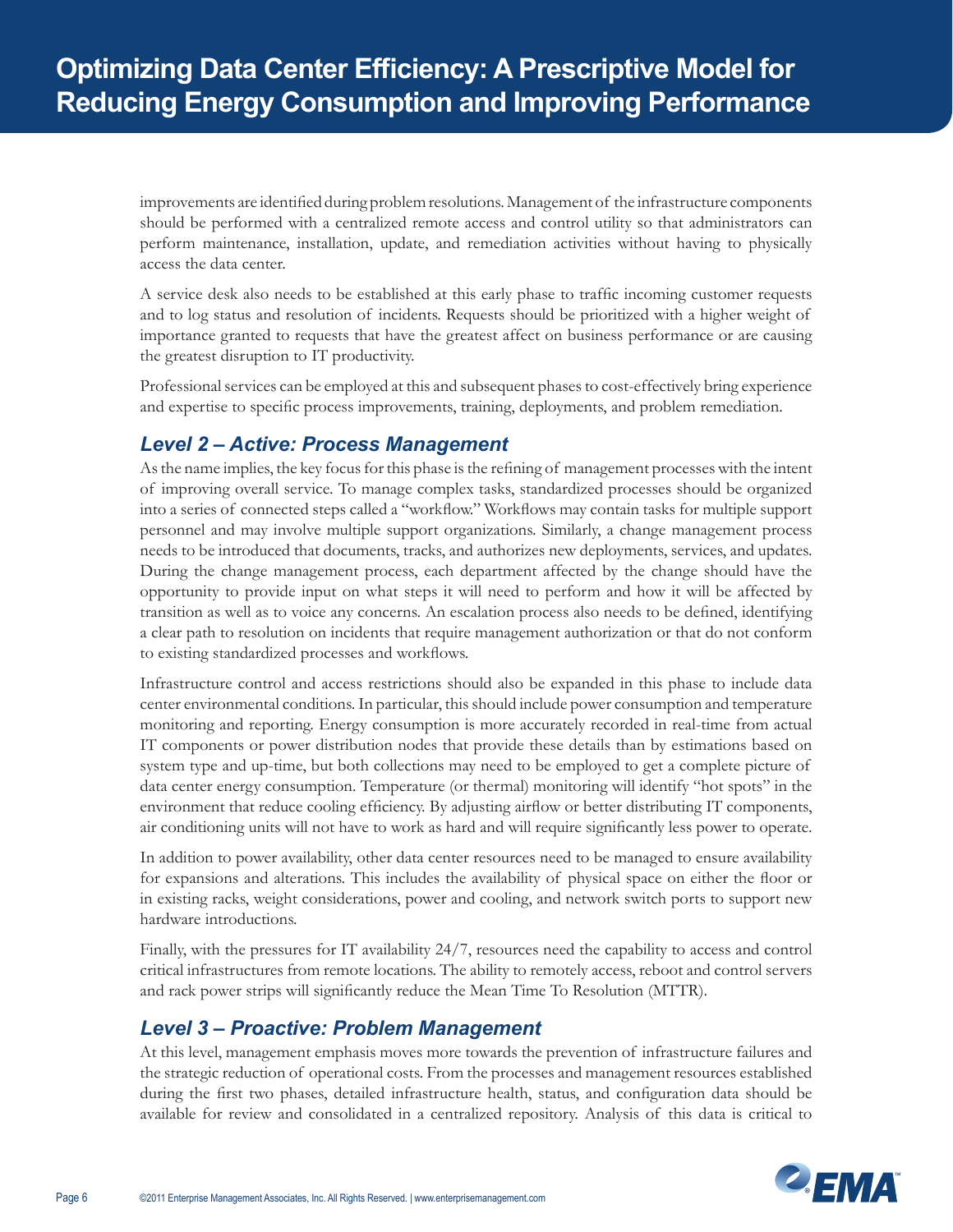<span id="page-8-0"></span>making informed decisions on infrastructure improvement. For instance, resolution of each failure incident should be accompanied by a root cause analysis that identifies the principal instigator of the problem. By resolving the root cause of problems, systemic failures are prevented from recurring, freeing up support staff to introduce additional improvements and meet new business IT requirements.

Analysis of change events is an important part of a root cause analysis and should also regularly be performed outside of failure events to proactively prevent incidents from occurring. Nearly every failure that occurs in an IT infrastructure is directly related to a change event that was either unanticipated or improperly implemented, so the automatic alarming on critical environment changes will enable the quick identification of potential problems before they become business impacting. To further prevent failure incidents from occurring, an impact analysis should be performed prior to the deployment of new IT services, and risk assessments should regularly be performed on managed systems to identify areas of concern. Automated tools can greatly simplify these evaluations by comparing IT components against established standards.

The granular thermal, power, and system usage details that have actively been collected can now be utilized to introduce energy reduction programs that will significantly reduce operational costs. Trend reports of individual IT components, in particular, will provide "quick wins" by identifying unused systems that can be decommissioned and servers that will be good targets for consolidation initiatives. Reporting on power usage effectiveness can also indicate opportunities for the introduction of automated power management solutions that reduce overall power draw during low-use periods. As energy reduction processes are introduced, infrastructure efficiency reports should be generated that track the progress and provide return on investment details of the cost reduction initiatives.

Capacity planning also becomes more proactive at this stage. Rather than identifying space and resource availability at the time a new service is to be implemented, anticipation of future growth should now be considered to achieve both near and long term expectations. This will ensure steps can be taken early to prevent reaching power and space limitations that may impede business growth. Additionally, capacity planning is essential for consolidation initiatives in determining resource availability for high-density systems. Visual modeling of the infrastructure will clarify data center configurations and further simplify capacity planning by providing an easily understood representation of resource and space availability.

#### *Level 4 – Dynamic: Infrastructure Management*

The goal of DCIM (and should be) a "unified" support infrastructure where multiple support teams utilize common resources and integrated processes to achieve business-focused goals. The business processes are enhanced by a "closed loop" critical infrastructure control system where the physical and virtual layers communicate in real-time. The greater this fusion of management services and infrastructure resources, the more cost effective, efficient, and effective the data center will be in meeting IT requirements.

To facilitate this, begin by enabling a holistic view of the entire support infrastructure so that events logged on disparate platforms can be easily compared to target the root cause of the problem. This monitoring should be integrated with configuration details of all supported IT components so that a single interface may be utilized for all intelligence gathering. Configuration Management Databases (CMDBs) provide a platform for consolidating system details from a variety of management and reporting tools. It is advised that the investment in any automated management solution be compatible

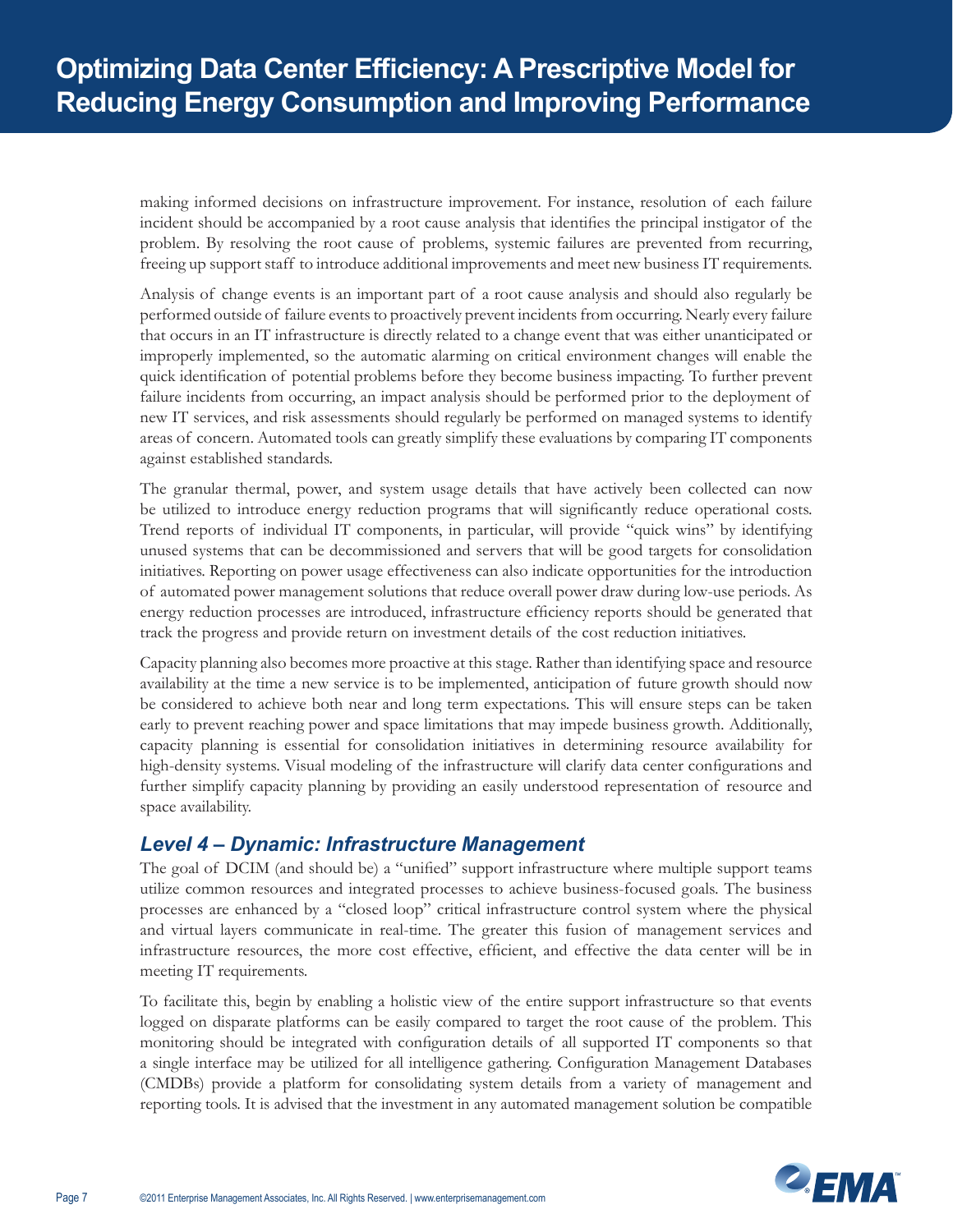<span id="page-9-0"></span>with a CMDB to facilitate this common information platform. Management processes must also be streamlined to correlate workflows across all facilities and IT support organizations. Not only will this more clearly delineate support rolls, it will also reduce incidents of service conflicts and duplicate efforts.

Holistic infrastructure reporting can be utilized by governance bodies to make informed decisions on the most effective data center configurations. For instance, rather than just implementing a consolidation project to support a single siloed organization, a centralized solution can be implemented that supports multiple organizations or consolidates resources from multiple physical locations. Change management and other governance boards will utilize integrated workflows and processes to develop implementation plans that minimize business risks. Cost factors should be considered in all change and deployment processes with an eye toward utilizing common resources for multiple purposes. Financial details for assets and maintenance expenses should be regularly reviewed to ensure all IT investments are serving business interests rather than the other way around.

# **Implementing Tools for Success**

Essential to the successful optimization of data center efficiency is the availability of automated tools for monitoring and managing the infrastructure. Today's dynamic data centers are simply far too complex to manage effectively through purely manual or disparate processes. Fortunately, automated solutions are available that can simplify complex data center infrastructure challenges by providing granular details about the environment health and status, sustain secure access and control, and facilitate end-to-end process improvements. With a fully integrated automated monitoring solution in place, organizations will have a true, single-pane, contextualized, real-time view of both the physical and logical data center infrastructure. Emerson Network Power, in particular, offers a wide selection of enterprise-class solutions for enabling informed decision making and automated enhancements that have been vetted for quality in production environments. Included in its portfolio of solutions are several enterprise-class products designed to align IT and facilities organizations:

- **• Liebert SiteScan™/Liebert Nform™** Designed specifically for monitoring and controlling cooling, power, UPS and other data center facility equipment. Features include real-time monitoring, data analysis and trend reporting, and event management.
- **• Avocent® DSView™ 3 Management Software** Provides data centers with secure, centralized management for physical and virtual IT assets. When used in conjunction with KVM appliances, serial console appliances, service processor gateways and rack PDUs, the hardware and software combine to allow IT administrators to remotely access, monitor and control devices on multiple platforms at numerous locations.
- **• Avocent DSView Software Power Manager Plug-in** Adds power monitoring and reporting capability to the access and control functions of DSView 3 software.
- **• Avocent Data Center Planner™** Creates a visual representation of the data center with an accurate depiction of the type and location of servers, racks, and other IT components. Planned changes and additions can be modeled to identify exactly how the alteration will affect the rest of the IT ecosystem and also to identify optimal locations and configurations of hardware platforms.
- **• Aperture™ Infrastructure Process Manager** Establishes control over people and processes within the data center and enables the introduction of standardized best practices that ensure consistency in the infrastructure. Achieves process improvements with equipment installs, moves and decommissions, and minimizes the impact of changes to improve overall data center performance.

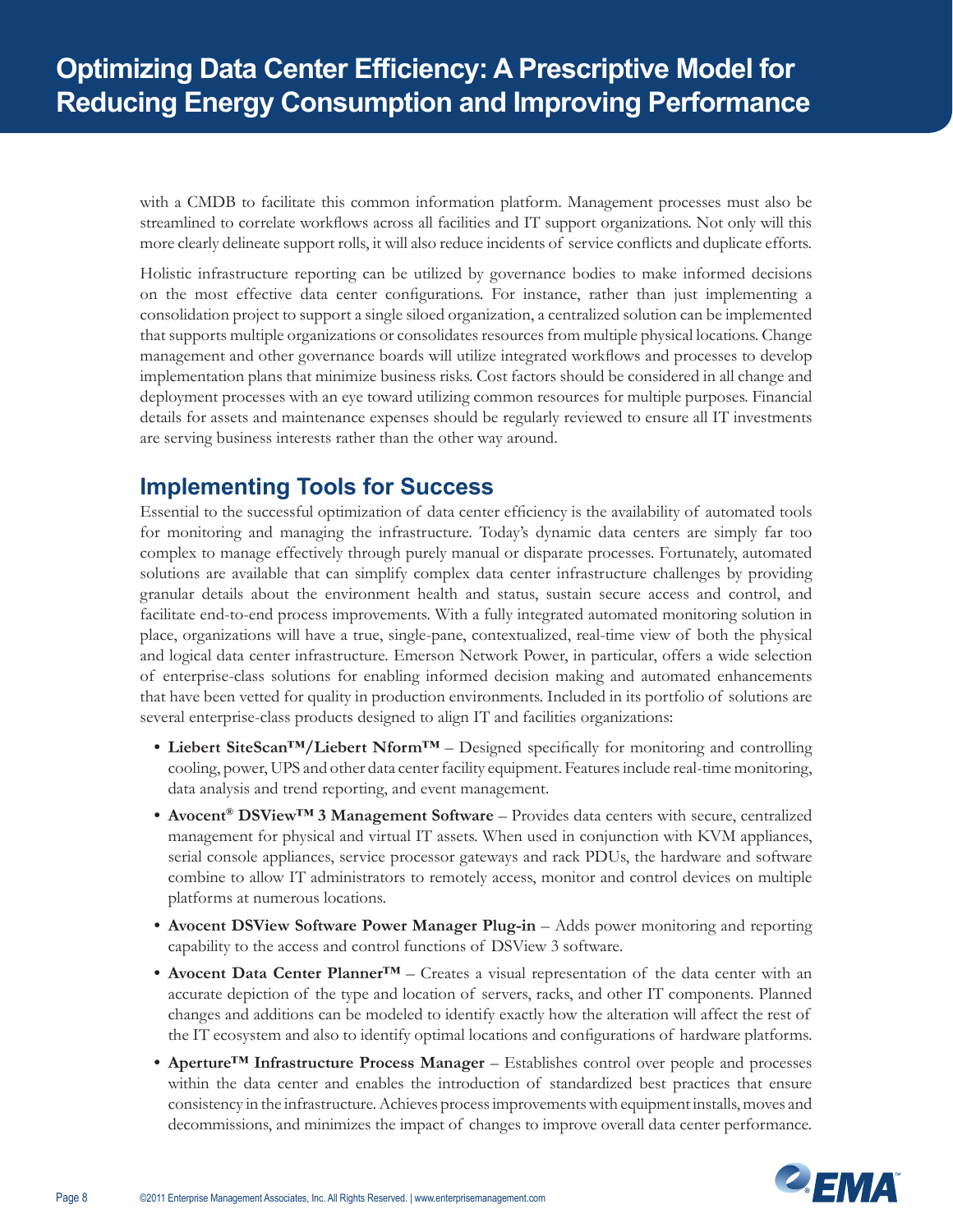- **• Aperture Configuration Manager** Provides analytics on the IT and facility management of the equipment, space, power, cooling, and port connectivity. Offers a visual representation of data center resources and consolidates the collection of granular configuration details.
- **• Aperture Capacity Manager** Analyzes the current data center state, consumption trends, and historical usage patterns to enable proactive capacity and predictive planning. Project pipeline management provides clarity around how and when infrastructures will be used and enables the careful budgeting of data center resources.
- **• Aperture Integrated Resource Manager** Collects real-time utilization data from IT and facility equipment to enable a holistic view of the support stack. The solution assigns a risk-adjusted value that represents the actual load on managed resources. This provides actionable operational information that helps IT successfully analyze and manage data center resources, maximize utilization, and improve process efficiency.
- **• Aperture Integration Manager** Integrates the management of IT systems by consolidating and correlating technical details and resource administration across the infrastructure. Enables service-centric performance optimization with support from best practices such as the Information Technology Infrastructure Library (ITIL).

Implementation of tools should coincide with the deployment of new services for data center improvements. Emerson's modular approach to infrastructure management is particularly helpful here as it allows enterprises to invest in solutions when they have reached the data center maturity appropriate for their introduction. The chart below identifies how key features of the Emerson packages map into the EMA data center optimization prescriptive model:

|                                                                                   | <b>Level 1 - Reactive:</b><br><b>Incident</b><br><b>Management</b>                                                                                | Level 2 - Active:<br><b>Process</b><br><b>Management</b>                                 | <b>Level 3 - Proactive:</b><br><b>Problem</b><br><b>Management</b>                                                                         | Level 4 - Dynamic:<br><b>Infrastructure</b><br><b>Management</b> |
|-----------------------------------------------------------------------------------|---------------------------------------------------------------------------------------------------------------------------------------------------|------------------------------------------------------------------------------------------|--------------------------------------------------------------------------------------------------------------------------------------------|------------------------------------------------------------------|
| Liebert SiteScan /<br><b>Liebert Nform</b>                                        | • Enable centralized<br>monitoring and control of<br>IT components<br>• Event management                                                          | • Monitor environmental<br>conditions in real-time                                       | • Perform trend reporting<br>of environmental<br>components<br>• Facilitate data analysis                                                  |                                                                  |
| <b>Avocent DSView 3</b><br>Software / DSView<br>software Power<br>Manager plug-in | · Facilitate remote<br>management of<br>supported devices                                                                                         | • Schedule tasks, updates,<br>and file loads                                             | . Automate software and<br>hardware level power<br>control<br>• Power monitoring and<br>reporting                                          |                                                                  |
| Aperture<br>Infrastructure<br><b>Process Manager</b>                              | • Prioritize requests<br>to better meet<br>organizational<br>requirements<br>• Customize status reports<br>and email alerts to<br>improve clarity | • Establish escalation<br>processes<br>• Introduce workflows to<br>coordinate activities | • Correlate workflows<br>for better organization<br>and to reduce duplicate<br>efforts<br>· Identify and<br>decommission unused<br>systems |                                                                  |

*(Table continued on next page.)*

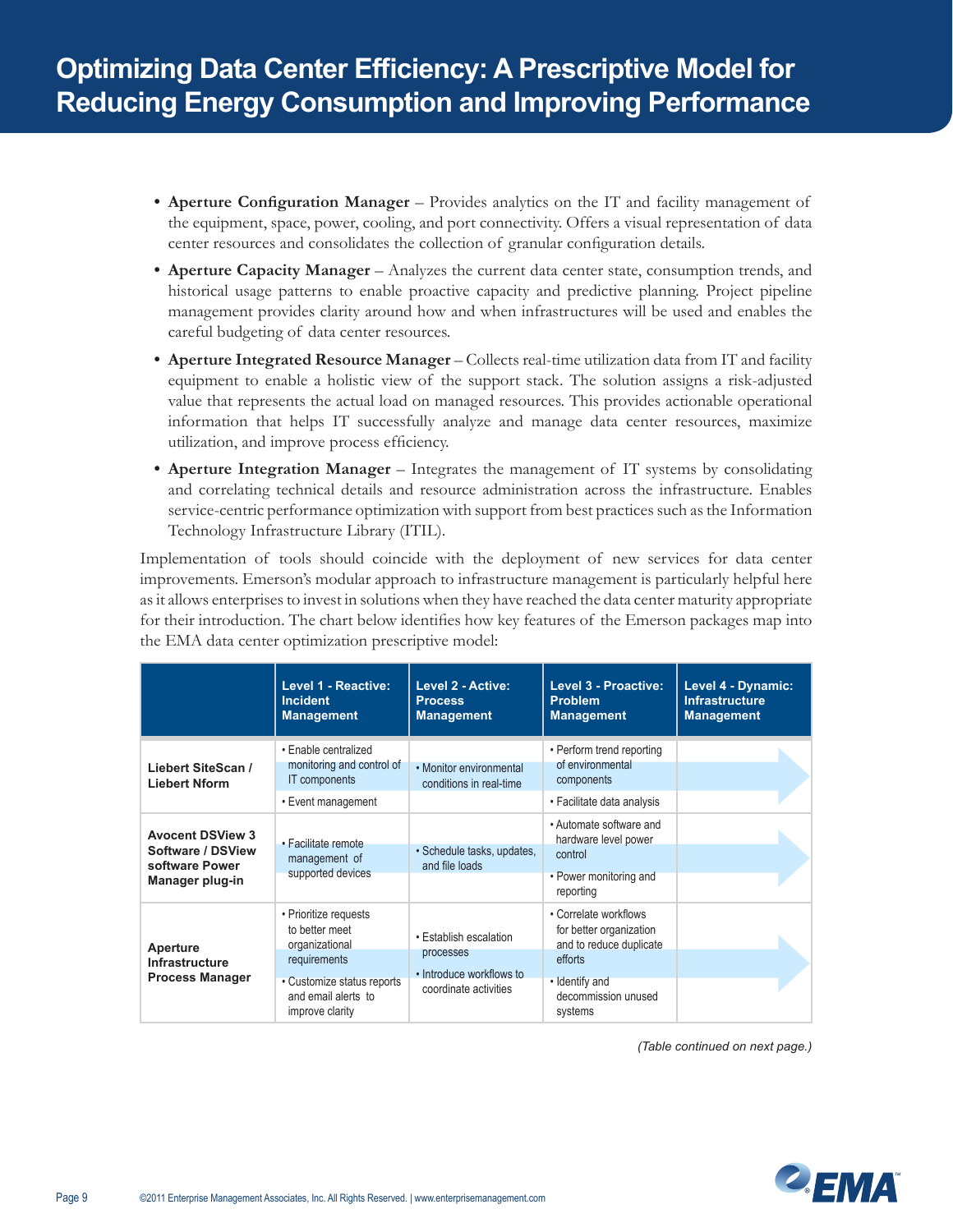|                                                       | <b>Level 1 - Reactive:</b><br><b>Incident</b><br><b>Management</b> | Level 2 - Active:<br><b>Process</b><br><b>Management</b>                                                                   | Level 3 - Proactive:<br><b>Problem</b><br><b>Management</b>                                                                                                           | Level 4 - Dynamic:<br><b>Infrastructure</b><br><b>Management</b>                                                                                   |
|-------------------------------------------------------|--------------------------------------------------------------------|----------------------------------------------------------------------------------------------------------------------------|-----------------------------------------------------------------------------------------------------------------------------------------------------------------------|----------------------------------------------------------------------------------------------------------------------------------------------------|
| Aperture<br>Configuration<br><b>Manager</b>           | • Automate configuration<br>management processes                   | • Report power<br>consumption and cooling<br>details<br>· Standardize workflow<br>processes for changes<br>and deployments | • Perform impact analysis<br>• Visual management of<br>data center resources<br>• Enforce standard<br>utilization metrics and<br>recapture underutilized<br>resources | • CMDB integration<br>• Integrate management<br>processes<br>• Provide details for<br>finance and maintenance<br>contracts                         |
| <b>Aperture Capacity</b><br><b>Manager</b>            |                                                                    | • Manage space<br>availability<br>• Oversee network switch<br>port availability                                            | • Proactive capacity<br>planning                                                                                                                                      | • Balance inventory<br>resources to meet<br>business demands                                                                                       |
| <b>Avocent Data</b><br><b>Center Planner</b>          |                                                                    | • Track infrastructure<br>assets and configuration                                                                         | · Enable visual modeling<br>of the data center<br>infrastructure                                                                                                      | · Plan data center<br>implementations with<br>predictive analysis                                                                                  |
| <b>Aperture Integrated</b><br><b>Resource Manager</b> |                                                                    |                                                                                                                            | • Provide risk<br>assessments on<br>managed systems<br>· Identify power usage<br>effectiveness and<br>infrastructure efficiency                                       | • Collect and analyze<br>data from disparate IT<br>components for a holistic<br>view of the data center                                            |
| <b>Aperture Integration</b><br><b>Manager</b>         |                                                                    |                                                                                                                            | · Enable cross-platform<br>visibility into the<br>infrastructure                                                                                                      | · Enable service-centric IT<br>management decisions<br>· Organize processes<br>between operations and<br>facilities for improved<br>communications |

Figure 3: Emerson Solution Suites mapped into EMA's Prescriptive Model for Data Center Optimization

With the right management tools in place, enterprises can expect broad improvements in performance, reliability, and cost effectiveness achievable commiserate to the level of maturity of the data center support infrastructure. Enterprises will be able to support higher densities of equipment and services while reducing the overall cost of operations. Consolidation initiatives will minimize capital expenditures, energy reductions will diminish operational expenses, and streamlined processes will require less staff to achieve business goals. Holistic data center views and reports will enable IT managers to make strategic decisions for improving overall service and to identify accurate and complete cost details of projects prior to their implementation. Dynamic data center optimization enables business IT agility, positioning enterprises to compete effectively in the marketplace and ensuring cost-effectiveness that will boost profitability.